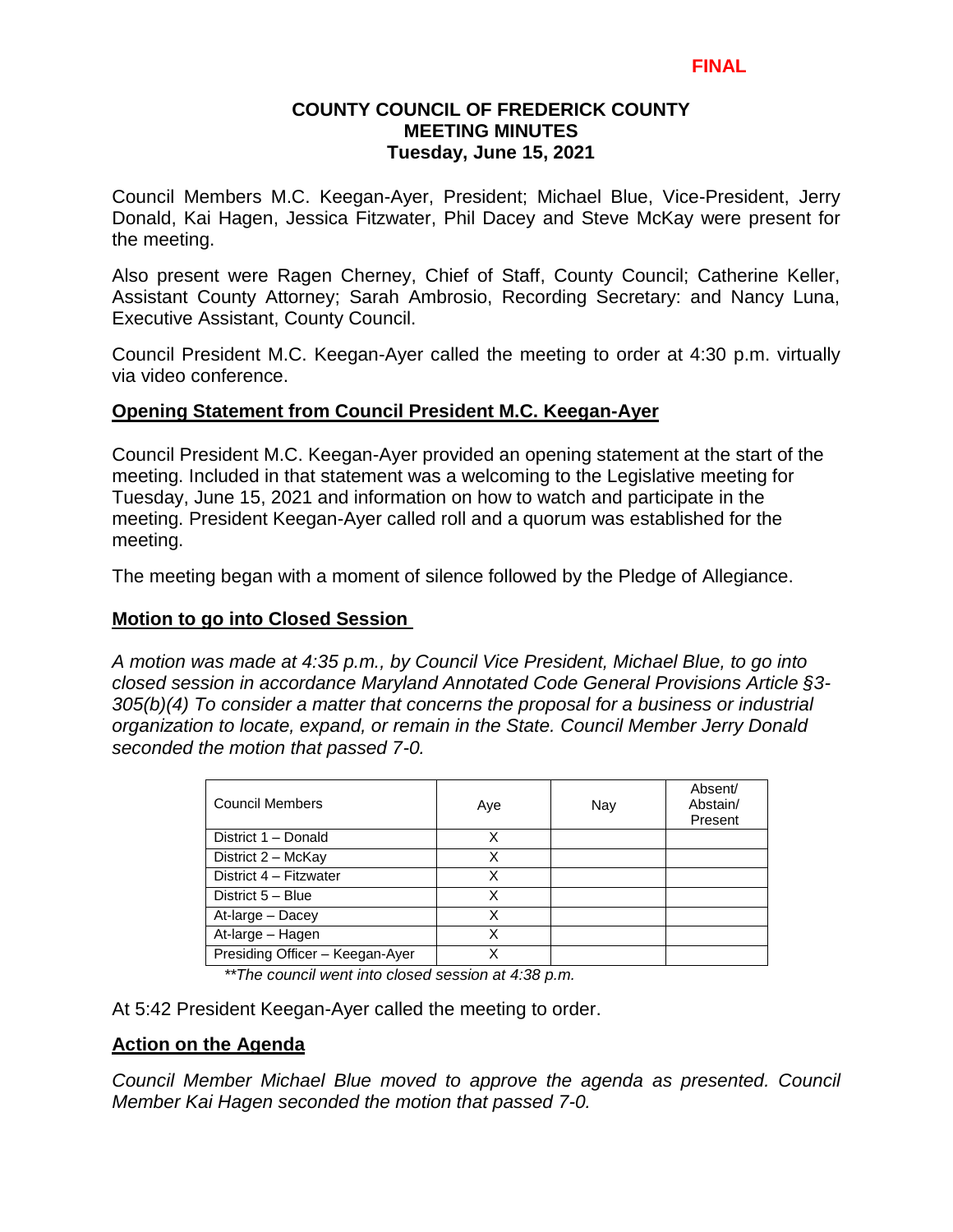# **COUNTY COUNCIL OF FREDERICK COUNTY MEETING MINUTES Tuesday, June 15, 2021**

| Council Members                 | Aye | Nay | Absent/<br>Abstain/<br>Present |
|---------------------------------|-----|-----|--------------------------------|
| District 1 - Donald             | Χ   |     |                                |
| District 2 - McKay              | Χ   |     |                                |
| District 4 - Fitzwater          | X   |     |                                |
| District 5 - Blue               | Χ   |     |                                |
| At-large - Dacey                | Χ   |     |                                |
| At-large - Hagen                | x   |     |                                |
| Presiding Officer - Keegan-Ayer | x   |     |                                |

### **Public Comment was heard from:**

• None

### **Business Items:**

### **Budget Adjustments**

- J-21-314 Circuit Court
- J-21-316 Frederick County Public Libraries
- J-21-318 Accounting, Finance Division and Board of Education School Construction Fund Budget Amendment #21-07
- Board of Education Current Expense Fund Budget Amendment #5-21

*Council Member Jessica Fitzwater moved to approve Budget Adjustment J-21-314, J-21-316, J-21-318 and Board of Education Current Expense Fund Budget Amendment #5-21 as presented. Council Member Kai Hagen seconded the motion that passed 7-0.*

| <b>Council Members</b>          | Aye | Nay | Absent/<br>Abstain/<br>Present |
|---------------------------------|-----|-----|--------------------------------|
| District 1 - Donald             | Χ   |     |                                |
| District 2 - McKay              | Χ   |     |                                |
| District 4 - Fitzwater          | X   |     |                                |
| District 5 - Blue               | X   |     |                                |
| At-large - Dacey                | Χ   |     |                                |
| At-large - Hagen                | Χ   |     |                                |
| Presiding Officer - Keegan-Ayer |     |     |                                |

# **Approval of Minutes from June 1, June 8, and Closed Session Minutes for June 8, 2021.**

*Council Member Steve McKay moved to approve the minutes from June 1, June 8, and*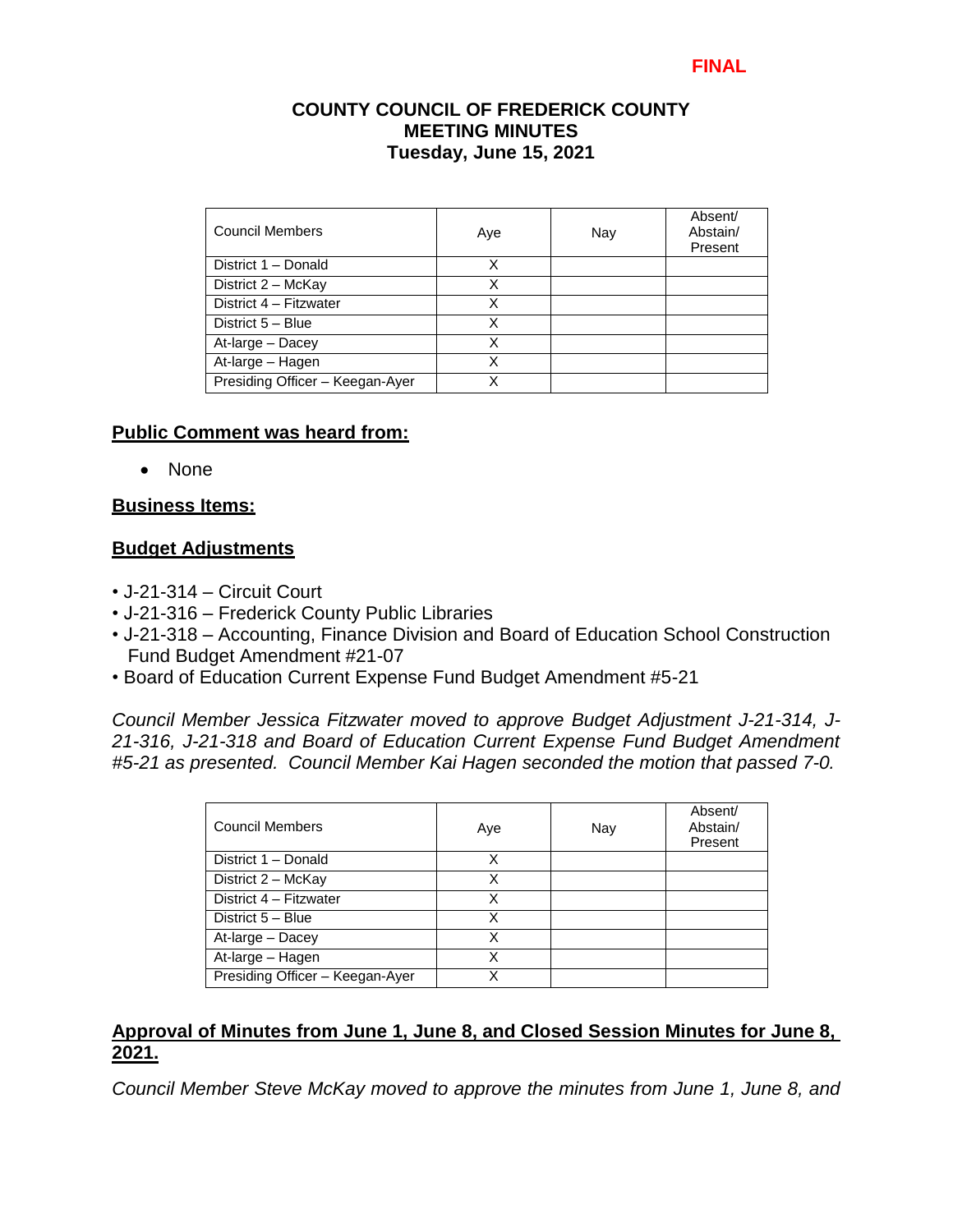### **COUNTY COUNCIL OF FREDERICK COUNTY MEETING MINUTES Tuesday, June 15, 2021**

*Closed Session Minutes for June 8, 2021, as presented. Council Member Jessica Fitzwater* seconded *the motion that passed 7-0.* 

| Council Members                 | Aye | Nay | Absent/<br>Abstain/<br>Present |
|---------------------------------|-----|-----|--------------------------------|
| District 1 - Donald             | x   |     |                                |
| District 2 - McKay              | Χ   |     |                                |
| District 4 - Fitzwater          | Χ   |     |                                |
| District 5 - Blue               | X   |     |                                |
| At-large - Dacey                |     |     |                                |
| At-large - Hagen                | Χ   |     |                                |
| Presiding Officer - Keegan-Ayer |     |     |                                |

### **Resolution of Support for Ellume Ltd.**

Helen Propheter, Executive Director, and Beth Woodring, Director, Business Attraction & Marketing, Office of Economic Development, provided information to the Council on the Resolution of Support for Ellume Ltd.

*Council Member Jerry Donald moved to approve that Frederick County, Maryland, hereby affirms support of Commerce providing an Advantage Maryland Conditional Loan in the amount of up to \$2,000,000 to Ellume Ltd. to assist with the company's location and growth in Frederick County, Maryland, and, HEREBY acknowledges that the required ten percent local financial support for this project will be provided by the County through the Commercial and Industrial Tax Credit program; and BE IT FURTHER RESOLVED that the County Executive of the County is authorized to execute documents and take any action necessary to carry out the intent of this resolution. Council Member Kai Hagen* seconded *the motion that passed 7-0.* 

| <b>Council Members</b>          | Aye | Nay | Absent/<br>Abstain/<br>Present |
|---------------------------------|-----|-----|--------------------------------|
| District 1 - Donald             | х   |     |                                |
| District 2 - McKay              | X   |     |                                |
| District 4 - Fitzwater          | Χ   |     |                                |
| District 5 - Blue               | x   |     |                                |
| At-large - Dacey                | Χ   |     |                                |
| At-large - Hagen                | Χ   |     |                                |
| Presiding Officer - Keegan-Ayer | x   |     |                                |

# **Confirmation of IIT Director Appointee**

Rick Harcum, Chief Administrative Officer, County Executive's Office, presented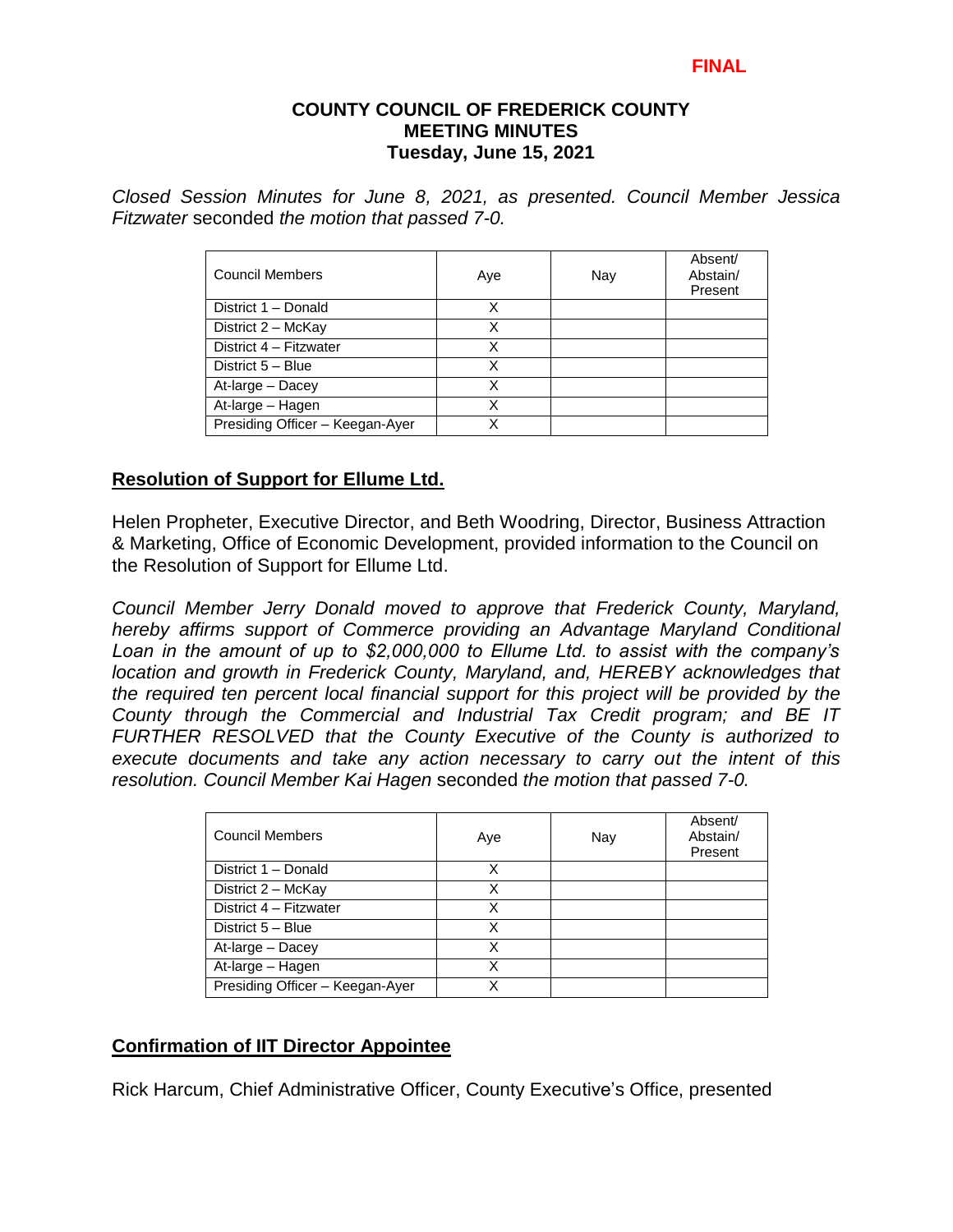## **COUNTY COUNCIL OF FREDERICK COUNTY MEETING MINUTES Tuesday, June 15, 2021**

information to the Council on the Confirmation of IIT Director Appointee.

*Council Member Jessica Fitzwater moved to approve David Maginnis as the IIT Director. Council Member Kai Hagen seconded the motion that passed 7-0.* 

| <b>Council Members</b>          | Aye | Nay | Absent/<br>Abstain/<br>Present |
|---------------------------------|-----|-----|--------------------------------|
| District 1 - Donald             | x   |     |                                |
| District 2 - McKay              | x   |     |                                |
| District 4 - Fitzwater          | X   |     |                                |
| District 5 - Blue               | Χ   |     |                                |
| At-large - Dacey                | Χ   |     |                                |
| At-large - Hagen                | X   |     |                                |
| Presiding Officer - Keegan-Ayer |     |     |                                |

### **Confirmation of Finance Director Appointee**

Rick Harcum, Chief Administrative Officer, County Executive's Office, presented information to the Council on the Confirmation of Finance Director Appointee.

*Council Member Jessica Fitzwater moved to approve Erin White as the Finance Director. Council Member Jerry Donald seconded the motion that passed 7-0.* 

| <b>Council Members</b>          | Aye | Nay | Absent/<br>Abstain/<br>Present |
|---------------------------------|-----|-----|--------------------------------|
| District 1 - Donald             | x   |     |                                |
| District 2 - McKay              | X   |     |                                |
| District 4 - Fitzwater          | Χ   |     |                                |
| District 5 - Blue               | Χ   |     |                                |
| At-large - Dacey                | Χ   |     |                                |
| At-large - Hagen                | X   |     |                                |
| Presiding Officer - Keegan-Ayer |     |     |                                |

#### **Confirmation of Re-Appointment to the Frederick County Planning Commission**

Rick Harcum, Chief Administrative Officer, County Executive's Office, presented information to the Council on the Confirmation of Re-Appointment to the Frederick County Planning Commission.

*Council Member Kai Hagen moved to approve the Re-Appointment of Sam Tressler to the Frederick County Planning Commission. Council Member Steve McKay seconded the motion that passed 7-0.*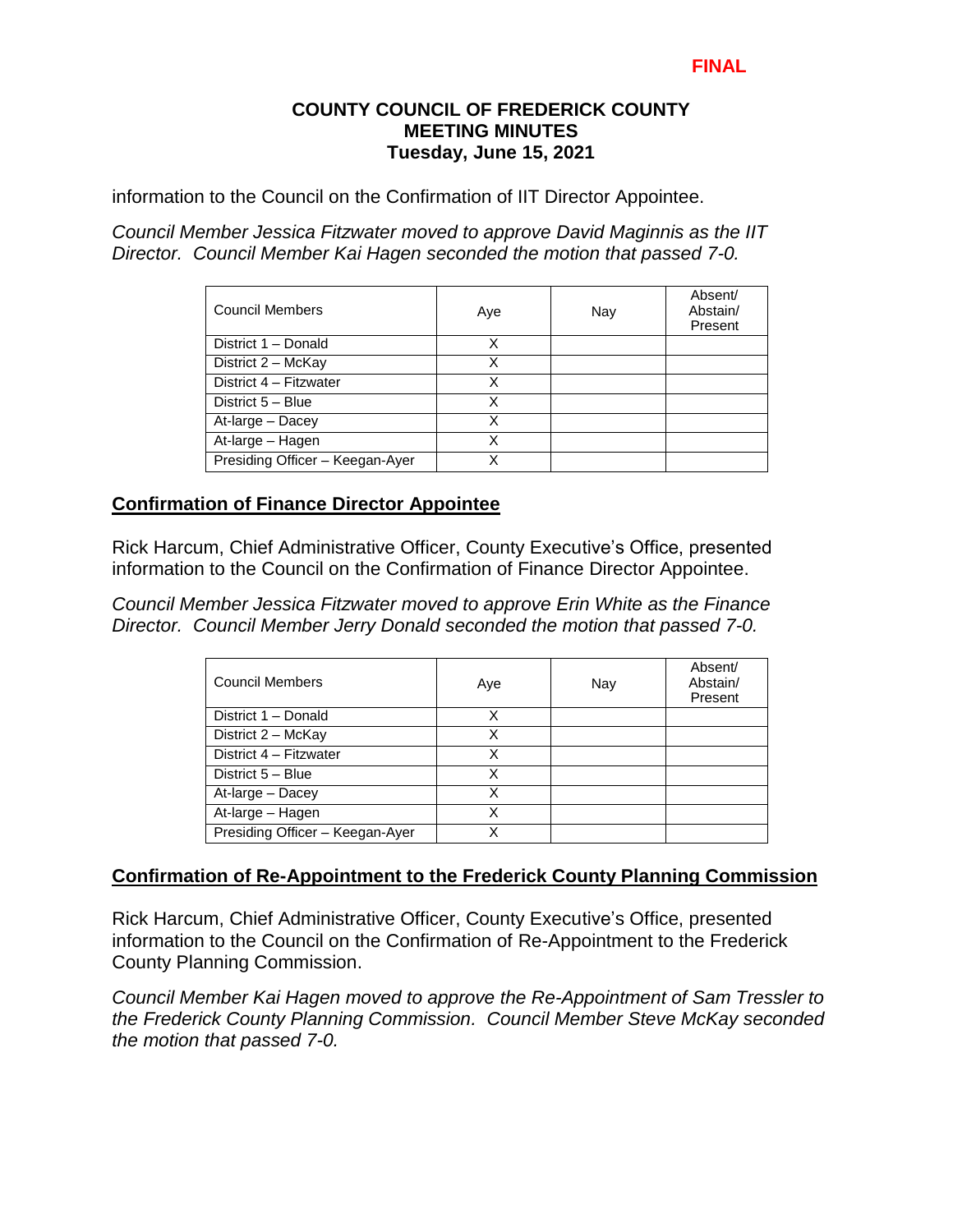## **COUNTY COUNCIL OF FREDERICK COUNTY MEETING MINUTES Tuesday, June 15, 2021**

| Council Members                 | Aye | Nay | Absent/<br>Abstain/<br>Present |
|---------------------------------|-----|-----|--------------------------------|
| District 1 - Donald             | X   |     |                                |
| District 2 - McKay              | x   |     |                                |
| District 4 - Fitzwater          | Χ   |     |                                |
| District 5 - Blue               | x   |     |                                |
| At-large - Dacey                | Χ   |     |                                |
| At-large - Hagen                | Χ   |     |                                |
| Presiding Officer - Keegan-Ayer | Χ   |     |                                |

# **First Reading Calendar**

# **Proposed Bill – Amendment to Frederick County Code, Chapter 1-2, Administration, Article IV: Fire and Rescue Services**

Council Vice President Michael presented information to the Council on the Proposed Bill – Amendment to Frederick County Code, Chapter 1-2, Administration, Article IV: Fire and Rescue Services.

#### **Third Reading Calendar**

# **Amended Bill 21-06 – Small Business Advisory Council**

*Council Member Phil Dacey moved to approve Amended Bill 21-06 – Small Business Advisory Council as presented. Council Member Steve McKay* seconded *the motion that passed 7-0.*

| <b>Council Members</b>          | Aye | Nay | Absent/<br>Abstain/<br>Present |
|---------------------------------|-----|-----|--------------------------------|
| District 1 - Donald             | x   |     |                                |
| District 2 - McKay              | Χ   |     |                                |
| District 4 - Fitzwater          | Χ   |     |                                |
| District 5 - Blue               | X   |     |                                |
| At-large - Dacey                | X   |     |                                |
| At-large - Hagen                | Χ   |     |                                |
| Presiding Officer - Keegan-Ayer | X   |     |                                |

Council took a break from 6:20 to 7:00 p.m.

# **Public Hearing:**

# **Compensation Review Commission Recommendations**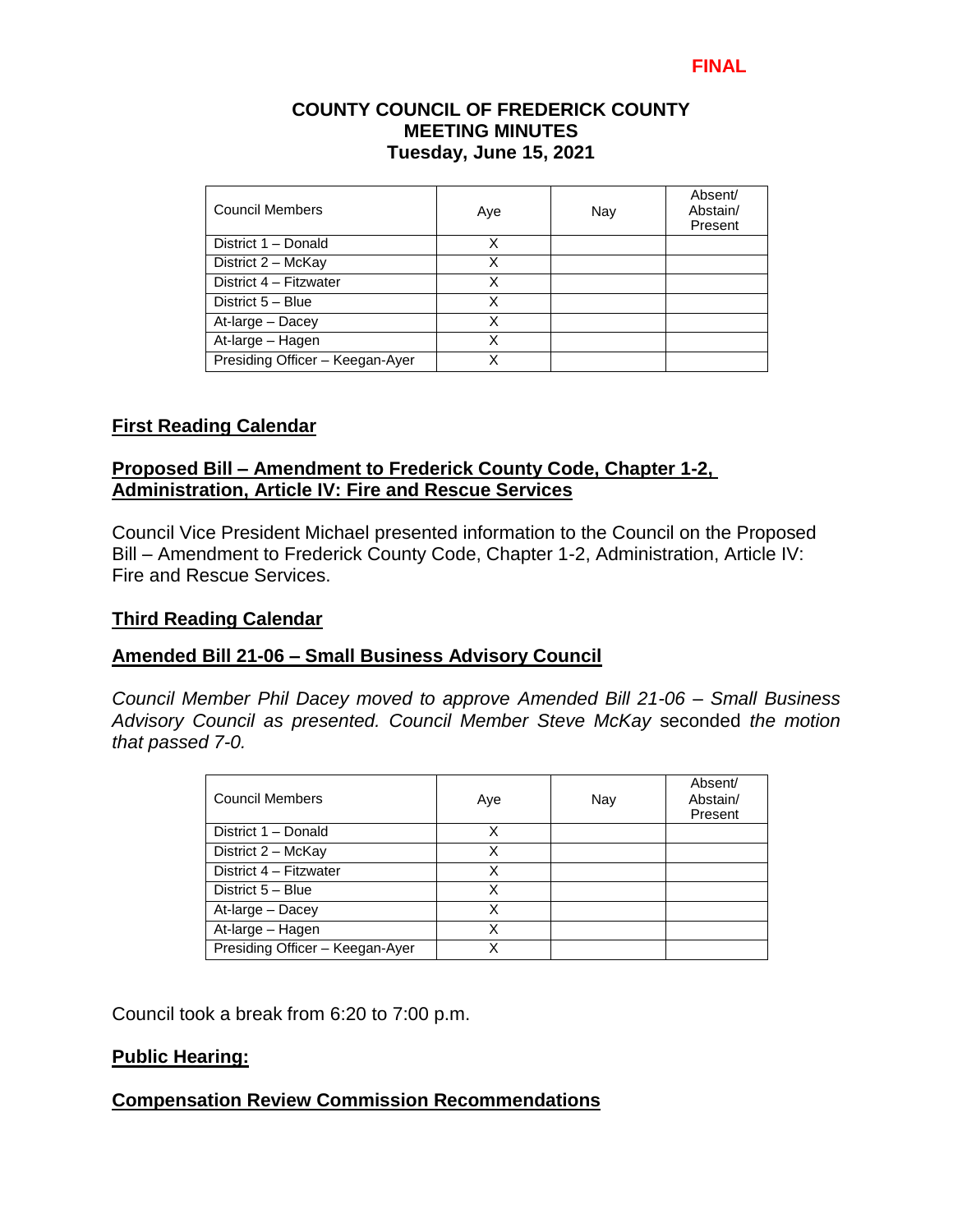## **COUNTY COUNCIL OF FREDERICK COUNTY MEETING MINUTES Tuesday, June 15, 2021**

The Council held a Public Hearing on the Compensation Review Commission Recommendations.

Public Comment was heard from:

• None

# **Public Comment was heard from:**

• None

# **Council Member Comments:**

Council Member comments were provided.

# **Adjourn**

The meeting adjourned at 7:20 p.m.

M.C. Keegan-Ayer, President County Council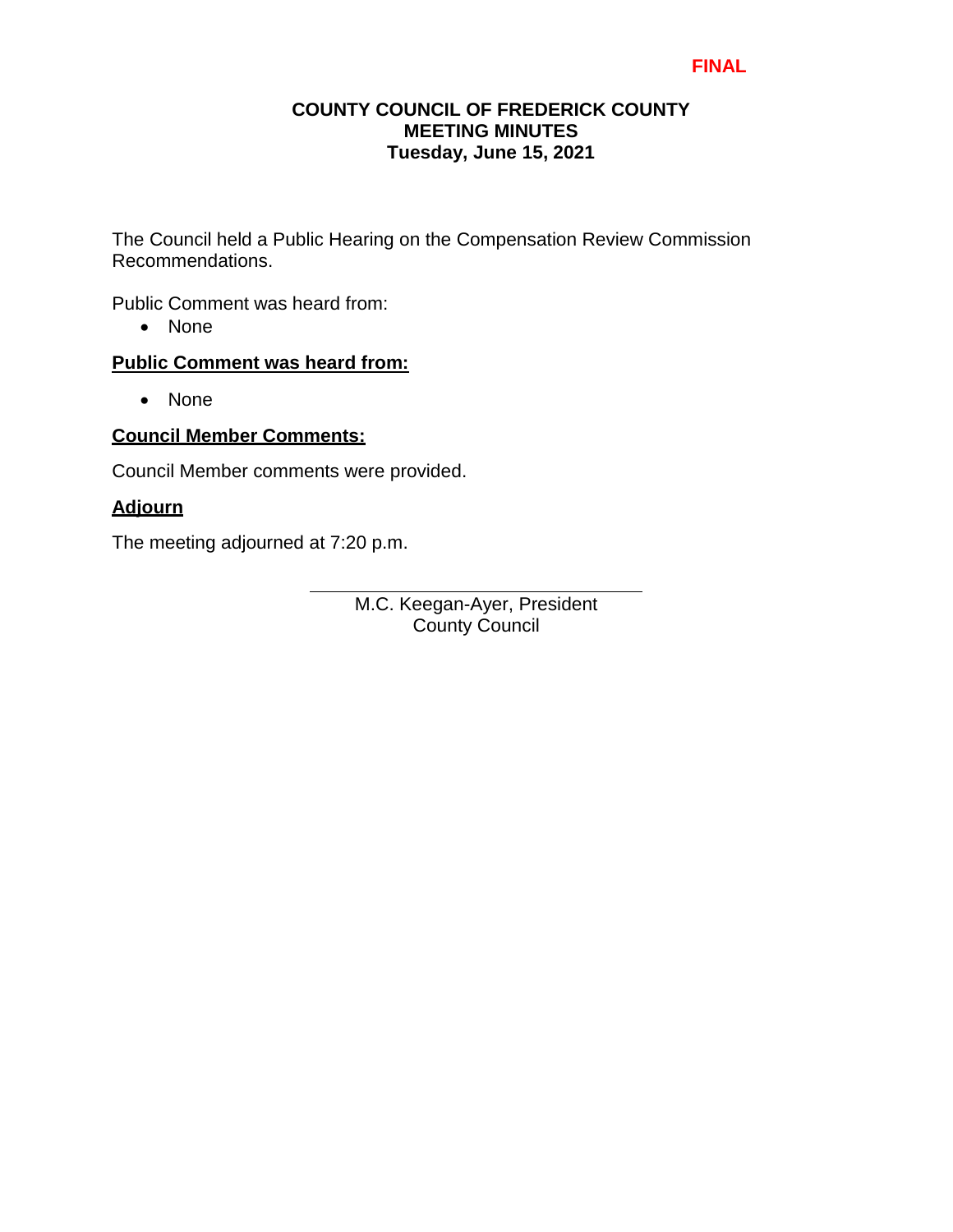# **COUNTY COUNCIL OF FREDERICK COUNTY MEETING MINUTES Tuesday, June 15, 2021**

#### **FORM OF STATEMENT FOR CLOSING THE MEETING OF TUESDAY, JUNE 15, 2021**

#### **STATUTORY AUTHORITY TO CLOSE SESSION**

Maryland Annotated Code General Provisions Article §3-305(b)(4) To consider a matter that concerns the proposal for a business or industrial organization to locate, expand, or remain in the State.

#### **Motion**

A motion was made at 4:35 p.m., by Council Vice President, Michael Blue, to go into closed session in accordance with Maryland Annotated Code General Provisions Article §3-305(b)(4) To consider a matter that concerns the proposal for a business or industrial organization to locate, expand, or remain in the State. The motion was seconded by Council Member Jerry Donald, which passed 7-0.

#### **Time and Location:**

4:38 p.m. – First Floor Meeting Room, Winchester Hall

#### **Topic for Discussion:**

To consider a matter that concerns the proposal for a business or industrial organization to locate, expand, or remain in the State.

> \_\_\_\_\_\_\_\_\_\_\_\_\_\_\_\_\_\_\_\_\_\_\_\_\_\_\_\_\_\_\_\_ M.C. Keegan-Ayer, President County Council